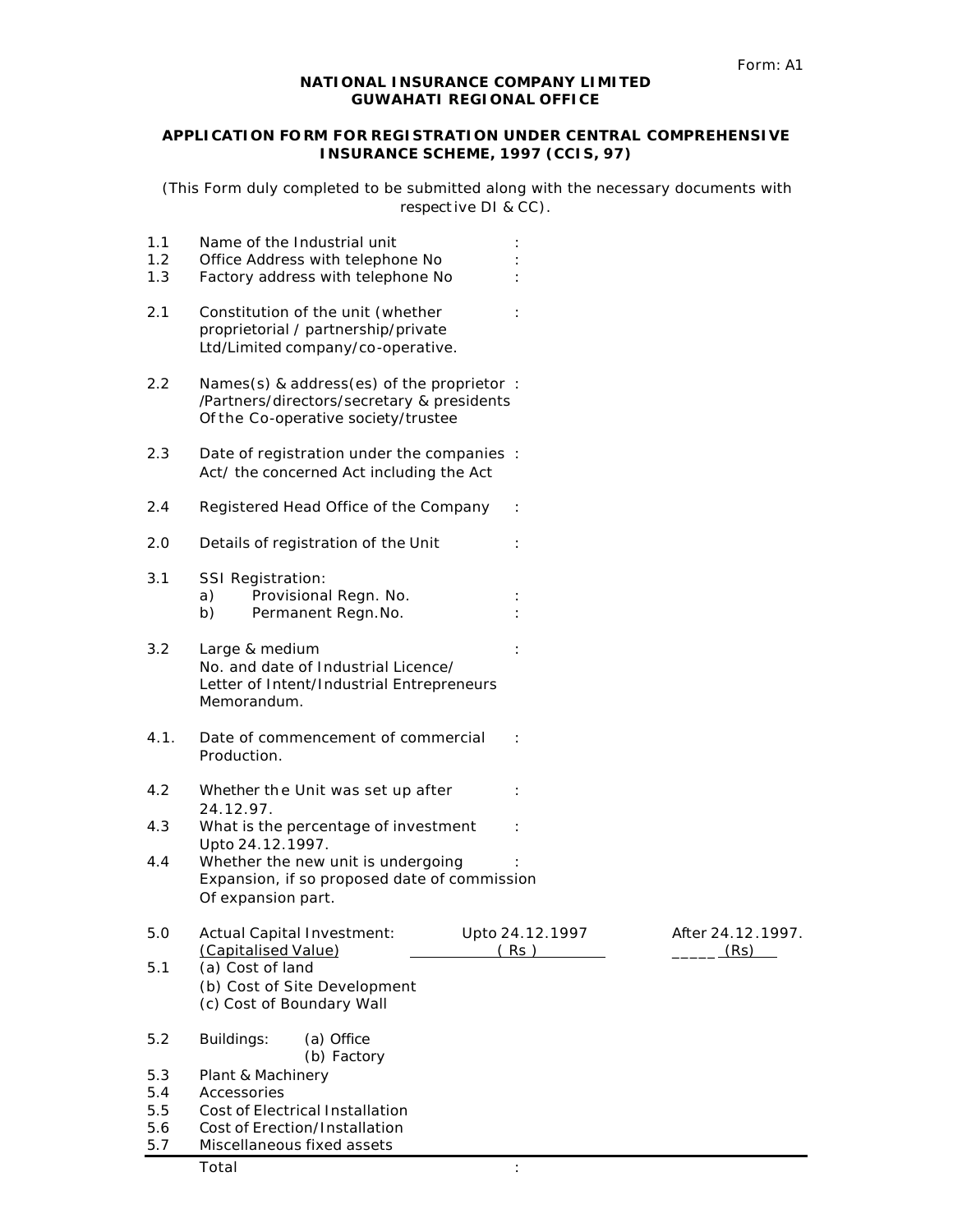| 5.8 | Whether a Certificate from a<br>Registered Chartered Accountant<br>(which needs to be enclosed) on<br>Capital Investment is attached. |                                                |                          |
|-----|---------------------------------------------------------------------------------------------------------------------------------------|------------------------------------------------|--------------------------|
| 6.0 | Means of Finance                                                                                                                      |                                                |                          |
| 6.1 | Whether availed Central Capital<br>Investment Subsidy Scheme, 1997.                                                                   |                                                |                          |
| 6.2 | If yes, name the Financial Institution<br>Through which subsidy availed.                                                              |                                                |                          |
| 6.3 | Whether the subsidy is availed as a<br>New unit or expanded unit.                                                                     |                                                |                          |
| 6.4 | If Capital Subsidy is not availed/<br>granted specify the reason thereof.                                                             |                                                |                          |
| 7.0 | Power                                                                                                                                 |                                                |                          |
| 7.1 | Date of sanction of power & load.                                                                                                     |                                                |                          |
| 7.2 | Connected load & date of connection                                                                                                   |                                                |                          |
| 8.0 | Details of Production of the New Unit                                                                                                 |                                                |                          |
| 8.1 | Give brief details of the manufacturing<br>process of the unit (a separate sheet<br>may be attached, if required)                     |                                                |                          |
| 8.2 | Name of the Product(s)                                                                                                                | <b>Installed Annual</b><br>Production capacity | Actual Annual (yearwise) |

## 11. Declaration:

I/we hereby solemnly declare that the information furnished in this application for the grant of registration under the Central Comprehensive Insurance Scheme, 1997 are correct and true to the best of my/our knowledge and belief.

> Signature of the applicant(s) Status in relation to the Industrial Unit Seal:

# ENQUIRY REPORT:

Certified that I have personally visited the above mentioned industrial unit land examined the relevant documents presented to me and found correct.

Further certified that in the absence of proper information/documents, the information furnished in their application against item nos. \_\_\_\_\_\_\_\_\_\_\_ could not be verified properly and to the best of my knowledge except item nos. \_\_\_\_\_\_\_ given below with proper correction.

Items: 1.

 Place: Date:

- 2.
- 3.